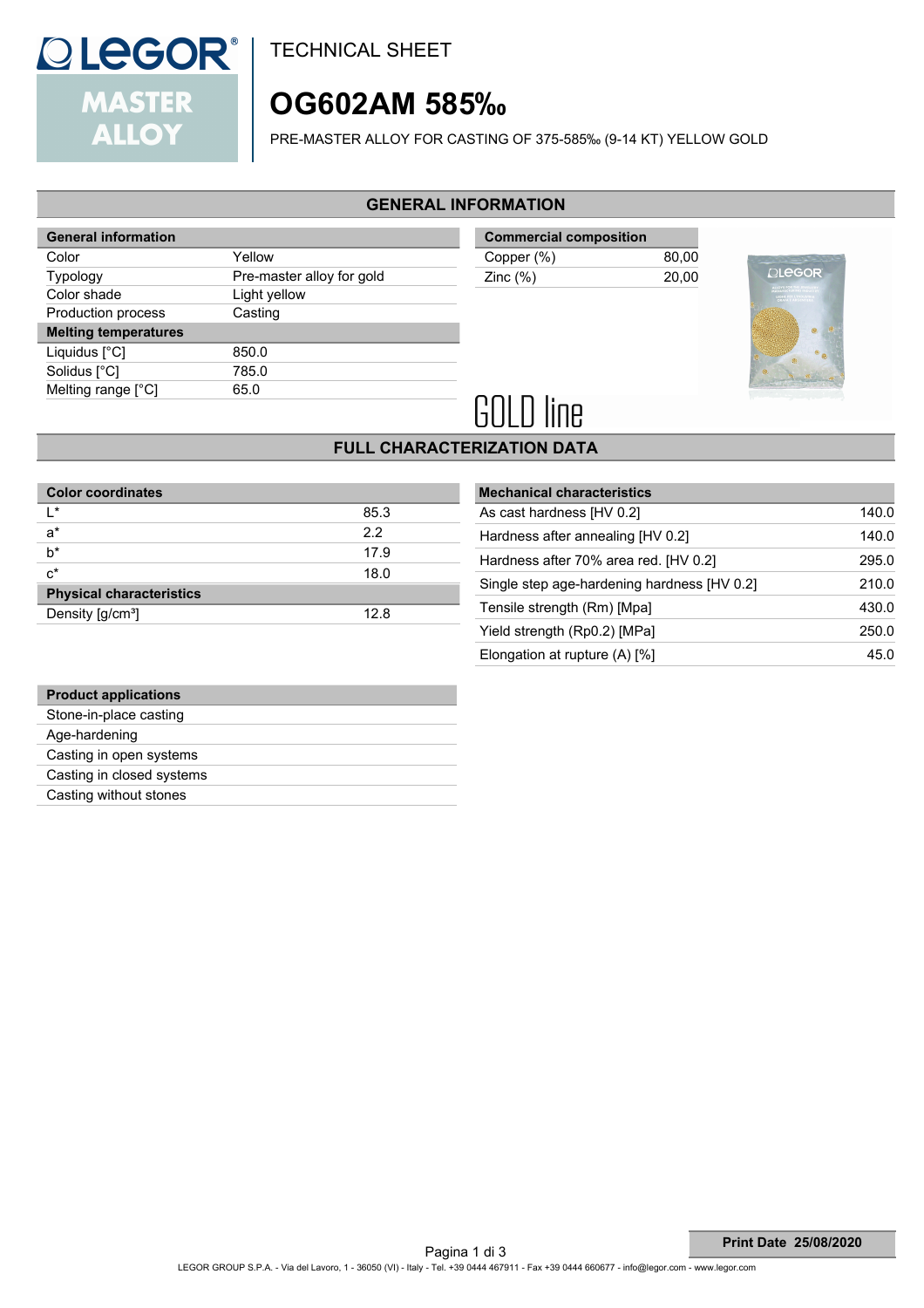

TECHNICAL SHEET

# **OG602AM 585‰**

PRE-MASTER ALLOY FOR CASTING OF 375-585‰ (9-14 KT) YELLOW GOLD

### **CASTING PROCESSING PARAMETERS**

**Pre-mixing temperature [°C]** 970.0

| <b>CASTING TEMPERATURES</b> | <b>Flask from [°C]</b> | <b>Flask to [°C]</b> | Metal from $[^{\circ}C]$ | Metal to $[^{\circ}C]$ |  |
|-----------------------------|------------------------|----------------------|--------------------------|------------------------|--|
| $<$ 0.5 mm                  | 660.0                  | 720.0                | 950.0                    | 980.0                  |  |
| $0.5 - 1.2$ mm              | 580.0                  | 650.0                | 930.0                    | 950.0                  |  |
| $>1.2$ mm                   | 460.0                  | 600.0                | 910.0                    | 930.0                  |  |

 **Trees without stones**

Let the flask cool down for 10-15 minutes, then quench in water.

#### **Stone-in-place casting trees**

Let the flask cool down for 30-45 minutes, then quench in water.

#### **Pickling**

Dip in RADIAL solution (50 g/l conc. at 60°C for 2 min.), or in sulphuric acid (10% conc. at 50°C for 5 min.)

### **MECHANICAL WORKING PARAMETERS**

**Pre-mixing temperature [°C]** 970.0

| <b>POURING TEMPERATURES</b> | <b>Countinous from [°C] Countinous to [°C]</b> |        | Ingot from $[^{\circ}C]$ | Ingot to $[^{\circ}C]$ |
|-----------------------------|------------------------------------------------|--------|--------------------------|------------------------|
| Temperatures                | 950.0                                          | 1030.0 | 930.0                    | 970.0                  |